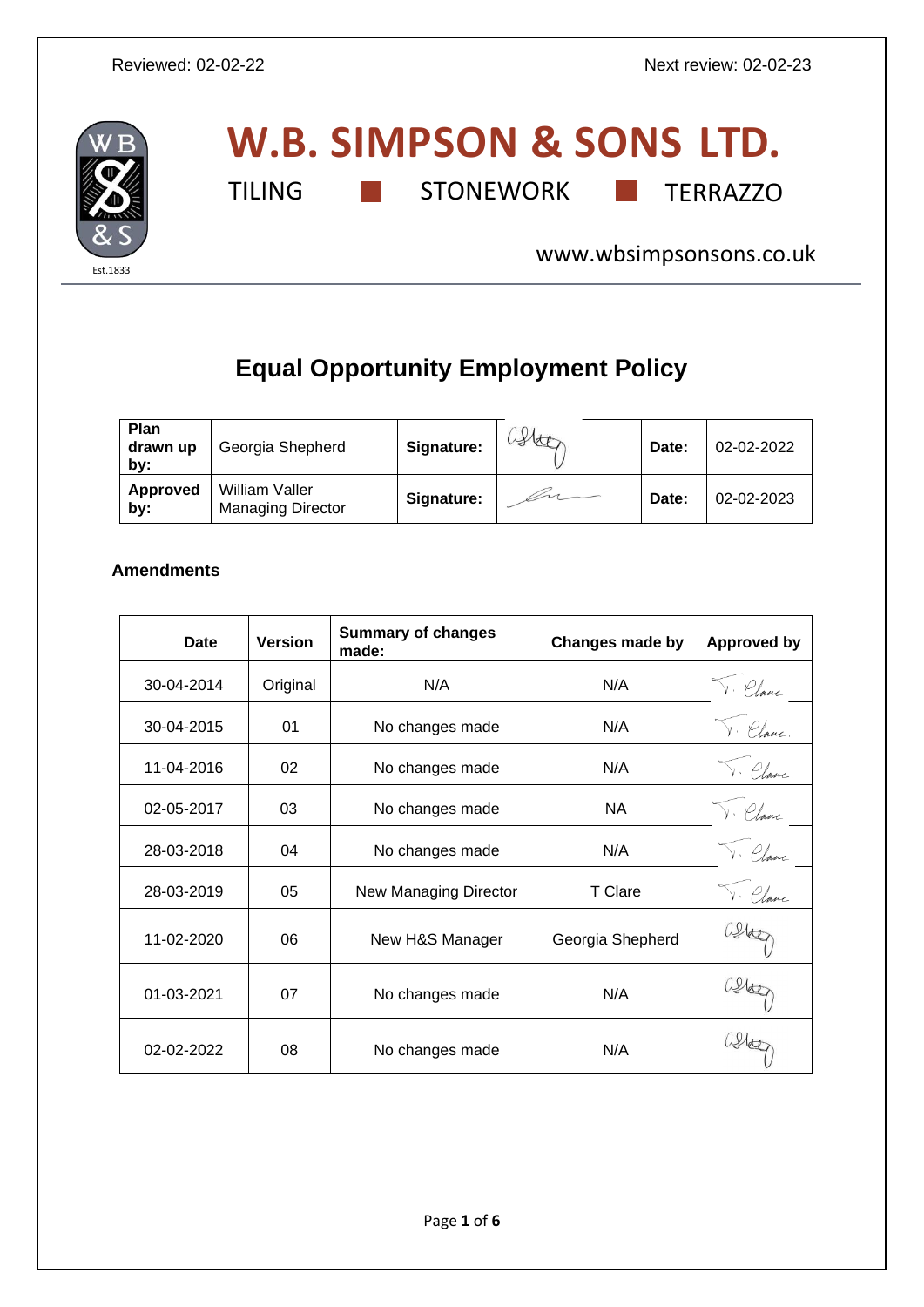#### **Equal Opportunity Employment Policy**

An effectively implemented Equal Opportunities Policy will help us to:

- Provide an environment conducive to the promotion of fair and equal opportunities to all staff
- Ensure fair treatment for all job applicants and existing members of staff
- Ensure fair treatment for all others with whom we have contact e.g. contractors and customers
- Make the best possible use of our existing and potential workforce
- Improve employment practices and staff morale
- Attract, develop and retain the good quality staff who are essential for the achievement of our business objectives
- Avoid unlawful or unfair discrimination

WBS believes that it is in everyone's best interests to ensure that the experience, talents and skills available throughout the company are considered when employment or development opportunities arise.

#### **What has it got to do with me?**

Equal opportunities impose rights and responsibilities for every member of staff. Everyone has a right to fair and dignified treatment. This means that no-one will be discriminated against nor harassed. Every member of staff has an obligation to ensure fair and dignified treatment. The contribution of everyone will be valued and everyone will be treated purely on their merits. Everyone must act fairly, within WBS policy and the law. Any allegations of a failure to meet these standards may lead to disciplinary action.

The WBS Equal Opportunities Policy is issued to all members of staff and job applicants.

#### **Policy statement**

W. B. Simpson & Sons Limited (WBS) aims to recruit and retain the best staff and endeavours to provide employment opportunities on a fair and equitable basis, taking into account the skills and experience required to perform each job. It strives to ensure that neither its policies nor practices act to disadvantage or discriminate against any individual.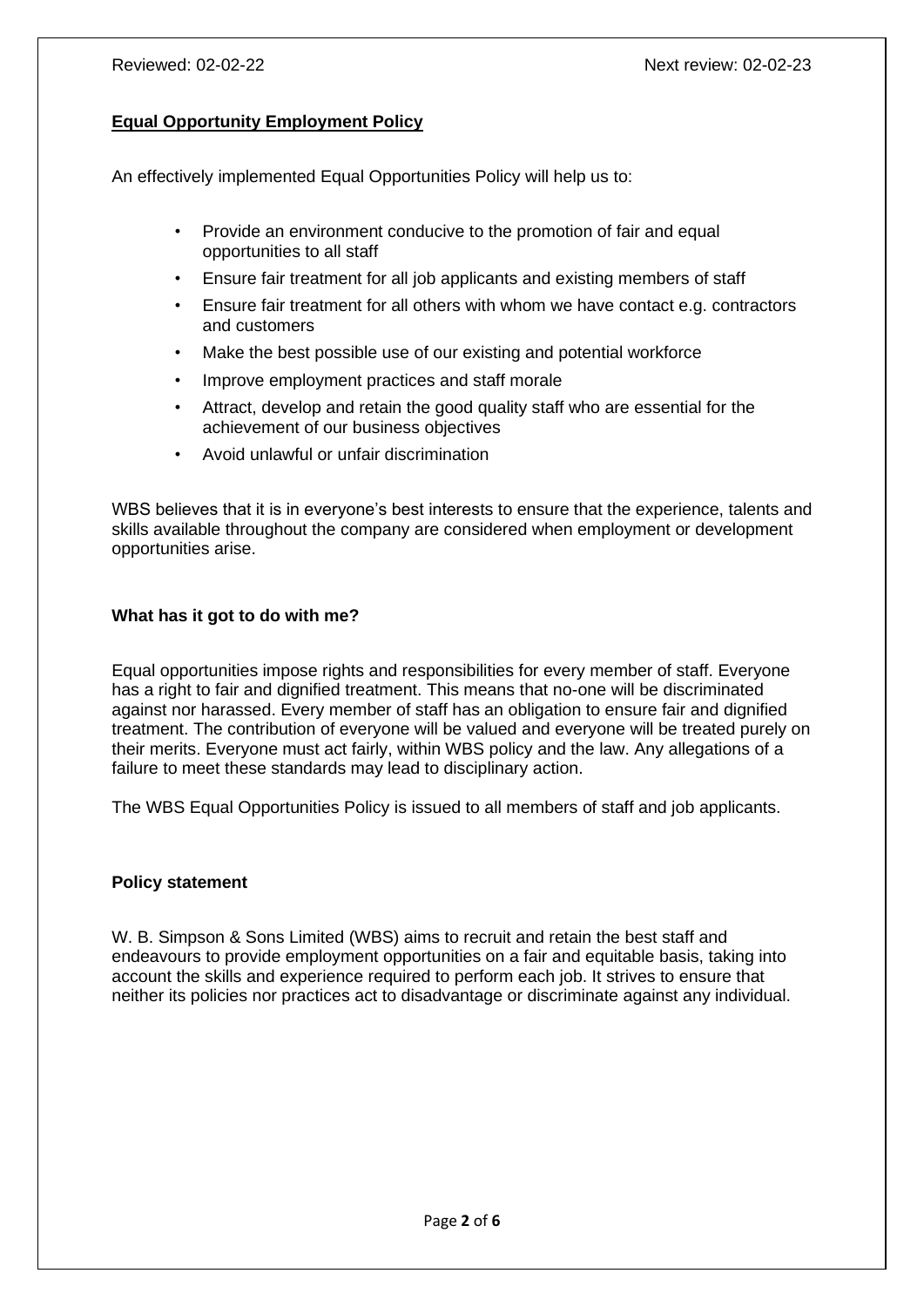Our aim is to be fair to everybody and to ensure that no job applicant or employee receives more or less favourable opportunities or treatment on the grounds of, for example:

- Age
- Race
- Colour
- **Ethnic or national origin**
- Nationality (subject to nationality rules)
- Sex / Gender
- **Transgender**
- Sexual orientation
- Marriage and Civil Partnership
- **Disability**
- Religion or religious affiliation / Belief
- Part-time working
- Pregnancy and Maternity
- Trade union membership and duties

There may be limited exceptions for positive action which is allowed by relevant legislation.

No-one will be disadvantaged by conditions or requirements which cannot be shown to be genuinely necessary for objective reasons. In addition, care should be taken when selection criteria such as shift conditions are set as some applicants may find these more difficult to meet due to their gender, race, marital status or disability etc.

Equal opportunities and equal treatment are the cornerstones of our recruitment and employment policy.

All job applicants and current employees must provide evidence to support their right to work in the UK.

#### **Personal development**

WBS is committed to encouraging all staff to make full use of their skills and talents and to helping staff progress through the company and reach their full potential. Everyone will have equal access to any course which is appropriate to an individual's current job or development within WBS. We will encourage the development of the individual's skills and knowledge for use in their work.

#### **WBS Key concepts explained**

A brief explanation of some key equal opportunity's concepts is explained below.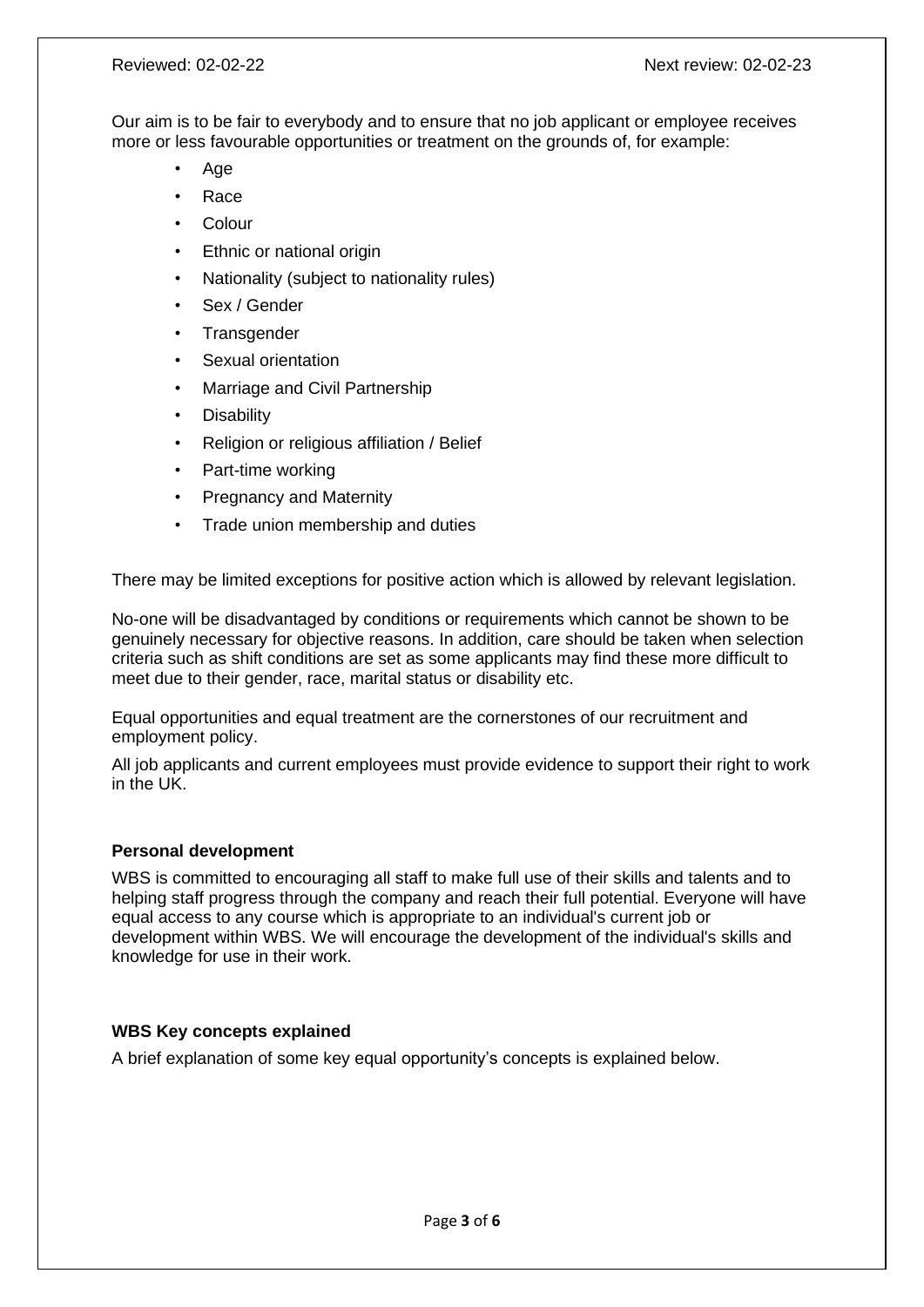#### **Discrimination**

Discrimination is unequal treatment of an individual because of their membership of a particular class or group, such as sex, race or trade union. It may be direct, for example, refusing to send someone on a training course because they are married or have children. It may be indirect, for example, declaring a post as being suitable only for a full-time member of staff without proper justification (that means establishing the need for a full-time member of staff rather than part-timers or job sharing).

Discrimination may be subtle and unconscious. It may not be easy to identify. For example, discrimination sometimes results from general assumptions about the capabilities, characteristics and interests of particular groups or individuals, which are allowed to influence the treatment of staff or job applicants.

Without appropriate awareness and safeguards, discrimination may occur in any area of recruitment and employment including:

- Inappropriate questioning at interview
- Inappropriate appointment to post
- Allocation of volumes and/or type of work
- Transfer decisions
- Promotion and progression opportunities
- Annual leave allocation
- Special leave requests
- Application of disciplinary action

#### **Sexual harassment**

Sexual harassment may involve unwelcome sexual comments or innuendos, looks and gestures, displays of pin-ups or physical contact by one individual aimed at another, and which is only directed at that other person because of their sex.

Sexual harassment cannot be dismissed as a 'bit of harmless fun'. It can lead to an uncomfortable and alienating working environment.

#### **Racial harassment**

Racial harassment is offensive or hostile behaviour, which has the purpose or effect of creating discomfort, distress, exclusion or isolation and is based upon someone's race (colour, nationality or ethnic origins) or is directed at them because of their race. If the comment or behaviour is offensive to the individual, it will amount to racial harassment.

#### **Harassment/bullying**

As with sexual or racial harassment, any form of harassment or bullying will have the effect of causing undue stress on individuals and of de-motivating them. Harassment of any kind will not be tolerated and serves to undermine the good team spirit which WBS wishes to encourage.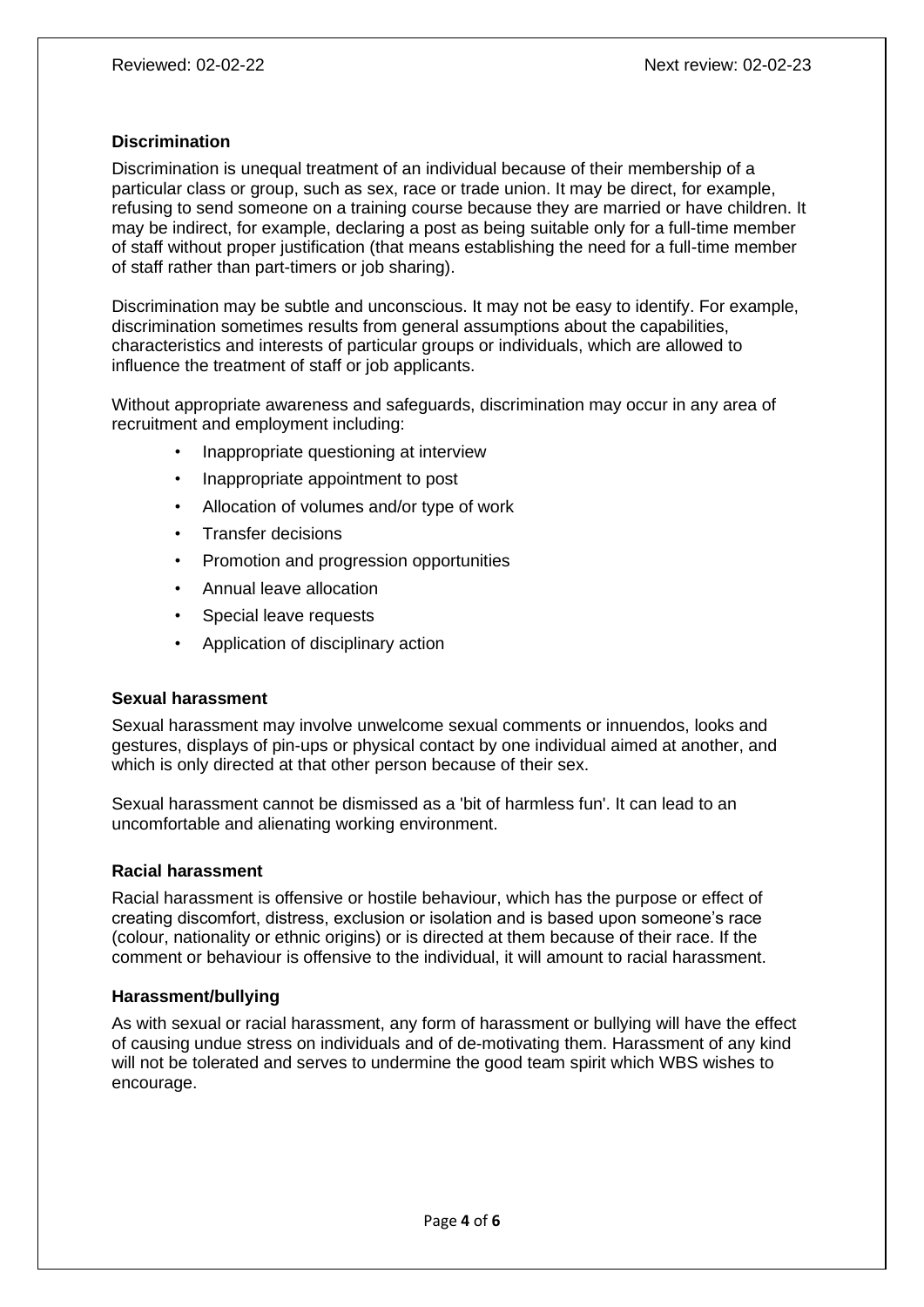#### **Sex/Gender Harassment**

Unlawful sex discrimination happens when someone is treated unfairly because of their gender. Women, men and transsexual people can all experience sex discrimination. Sex discrimination also includes treating someone less favourably because they are married or in a civil partnership: for example, by not hiring married women.

#### **Disability harassment**

Offensive or hostile behaviour or comments aimed at an individual because he or she is disabled will also be harassment.

#### **Resolving problems**

Everyone must be sensitive to the effects their words and actions have on their colleagues and need to ensure that their attitudes towards others carry no trace of discrimination which can affect working relationships, behaviour or judgement.

Staff who are experiencing or are concerned about discrimination or harassment should discuss the problem with their line manager who must take appropriate action to try to resolve it, if possible. (If you do not feel able to discuss the problem with your line manager initially you should contact the Managing Director). The advice of the Trade Union Representatives may also be sought.

Managers should be aware of any problem developing at an early stage and take corrective action to ensure that the situation is resolved in a conciliatory and effective manner and that staff do not feel excluded.

Staff are encouraged to make clear to their colleagues if conduct or comments are offensive to them.

#### **Complaint's procedure**

If there are reasons why you do not feel you are able to speak to your line manager in the first instance, you can speak to:

• A Director of WBS

However, the duty of confidentiality does not apply if:

- There has been a breach of the law
- There has been a breach of WBS Disciplinary Procedures
- There is a risk of harm to the individual or to others
- The disclosure is in the context of legal or disciplinary procedures

In any event, if the manager fails to act effectively to stop the discrimination or harassment, the individual should arrange to speak to the Managing Director.

Where appropriate, a full enquiry will be conducted into the complaint and if it is considered that the behaviour of the individual is unlawful, unfair or unacceptable, disciplinary action will be taken by WBS against that individual.

All staff are subject to the disciplinary rules and should remember that unfounded allegations of unfair treatment can themselves be distressing to the recipients of such complaints. Such unfounded allegations may lead to further disciplinary proceedings.